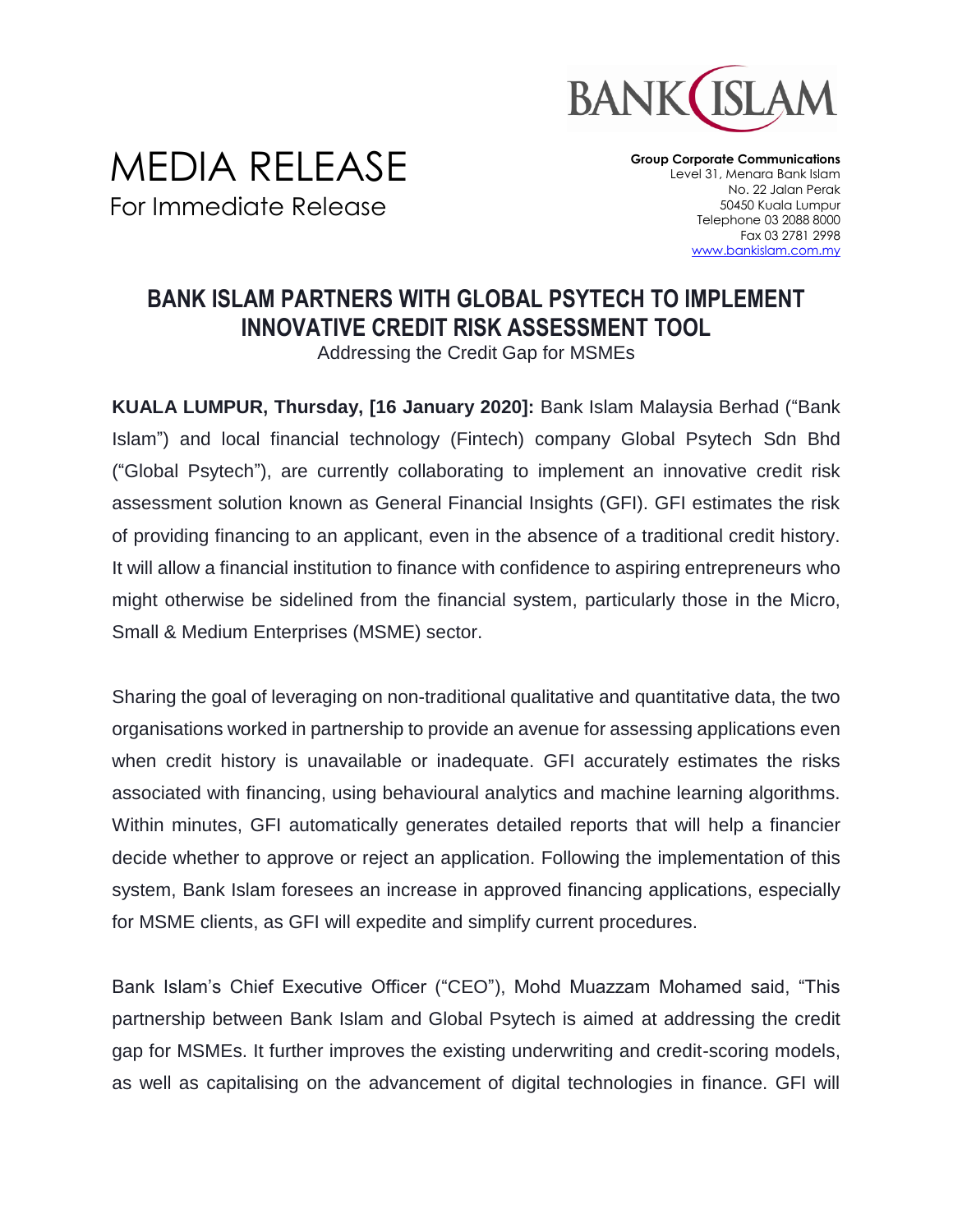contribute to bridging the financing gap that affects MSMEs and further catalyse MSMEs contribution to Malaysia's economy. GFI has the potential to promote more equitable economic growth, financial inclusion and increased participation of young business owners. This partnership will also make Bank Islam a leader in utilising advanced riskassessment technologies that will benefit MSMEs."

Mohd Muazzam added, "Bank Islam endeavours to strengthen the role and impact of Islamic finance by adopting the principles of Value-based Intermediation ("VBI") as advocated by Bank Negara Malaysia. It is at the heart of our business model in delivering a sustainable performance with a strategic focus on supporting economic, social and environmental development, with emphasis on the MSME sector. Hence, we are always on the lookout for fresh and innovative ideas to assist our clients in those sectors".

Meanwhile, the CEO of Global Psytech, Dr Haniza Yon, said, "Global Psytech has leveraged its extensive experience in developing digital assessment solutions by offering a technologically advanced credit risk assessment system that can benefit financiers as well as MSMEs. This method will allow financiers to provide appropriately-priced credit efficiently and securely to foster the growth of the entrepreneurship ecosystem in Malaysia."

For further information, please visit [www.bankislam.com.my.](http://www.bankislam.com.my/)

## **About Bank Islam Malaysia Berhad**

Bank Islam Malaysia Berhad was established in 1983 as the nation's first Islamic bank. To date, the Bank has a network of 144 branches and more than 1,000 self-service terminals nationwide. To meet the diversity of the public's financial needs, Bank Islam offers more than 70 *Shariah*-based banking products and services which cater to Muslims and non-Muslims. For more information on Bank Islam products and services, visit www.bankislam.com.my or call Bank Islam Call Centre at 03-26 900 900.

## **For further information, please contact:**

| Wan Norkhairi Wan Samad              | <b>Omar Atin</b>                      |  |
|--------------------------------------|---------------------------------------|--|
| Head, Group Corporate Communications | <b>Assistant Vice President</b>       |  |
| Bank Islam Malaysia Berhad           | <b>Public Relations</b>               |  |
| Level 31, Menara Bank Islam          | <b>Group Corporate Communications</b> |  |
| No. 22, Jalan Perak                  | <b>BIMB Holdings Berhad</b>           |  |
| 50450 Kuala Lumpur                   | Level 31, Menara Bank Islam           |  |
| Tel: 03-2782 1232                    | No. 22, Jalan Perak                   |  |
| Mobile: 019-339 4491                 | 50450 Kuala Lumpur                    |  |
| Fax: 03-2781 2998                    | Tel.: 03-2781 2943                    |  |